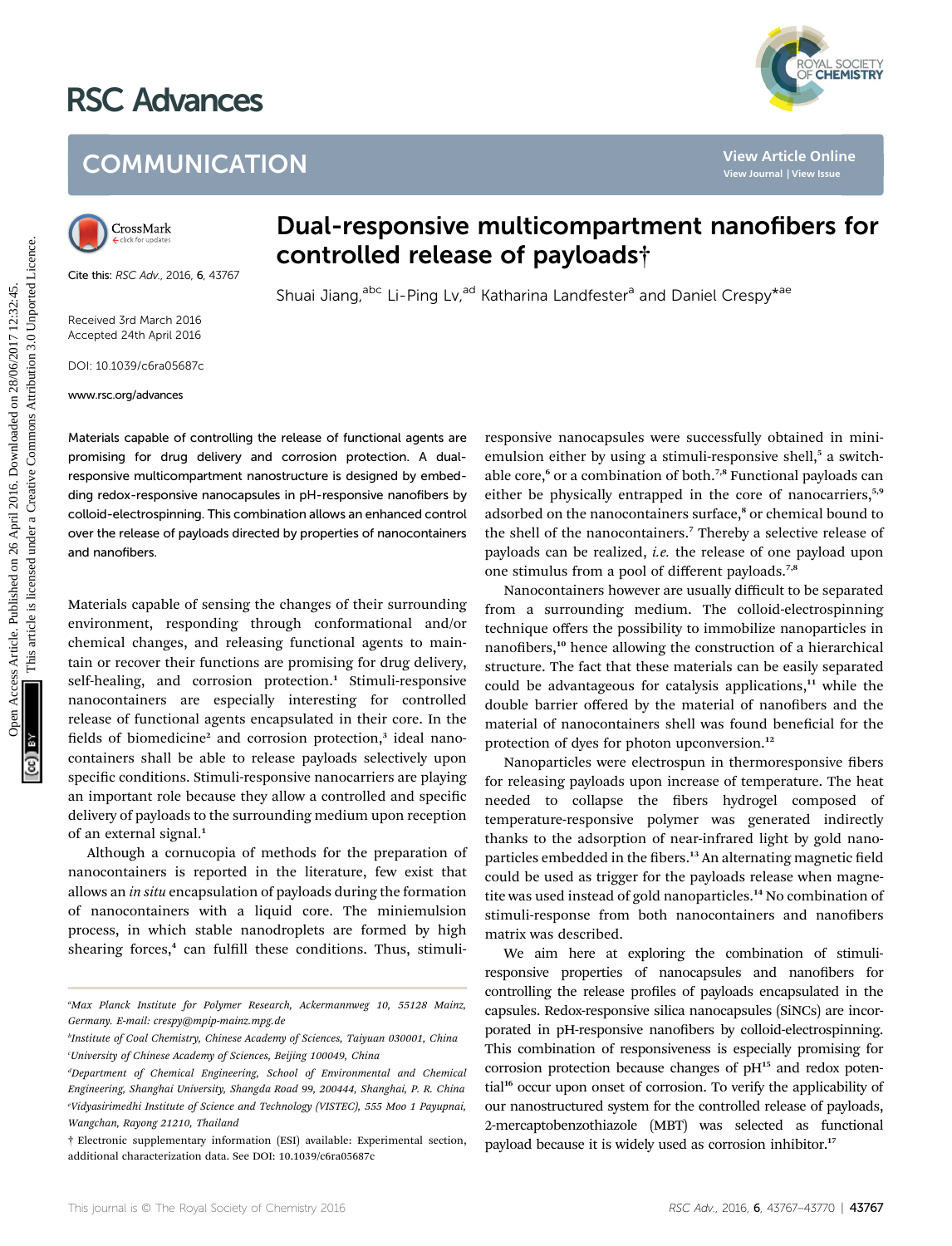

Fig. 1 (a) Schematic illustration of the preparation of multicompartment nanofibers; (b–d) TEM and (e–g) SEM micrographs of nanofibers with different ratio of PAA and PVA; (b, e): NF-0, (c, f): NF-1, and (d, q):  $NF-2$ 

The SiNCs were synthesized by using miniemulsion droplets as templates for the hydrolysis and condensation of tetraethoxysilane (TEOS) and an alkoxysilane containing tetrasulfide bonds (TESPT) (see Fig. S1†). The encapsulated corrosion inhibitor MBT was dissolved in the organic liquid forming the droplets and is hence directly encapsulated in the core of the nanocontainers. The loading efficiency of MBT in silica nanocapsules was calculated to be 96% by using UV-vis spectroscopy. A hydrodynamic diameter of  $127 \pm 43$  nm of the SiNCs was evaluated by dynamic light scattering. Well-defined core-shell morphologies of the capsules were identified by SEM and TEM as shown in Fig. S1.†

The SiNCs were then electrospun in the presence of aqueous polymer solutions to form materials composed of the nanocapsules embedded in hydrophilic nanofibers (see Fig. 1a). A strong electrical field was applied to the dispersion which was fed at a constant rate. Once the electrostatic force overcame the surface tension of the droplets, the dispersion was ejected towards the collector. The solvent was evaporated on the way to

the collector and nanofibers were deposited on the collector as a non-woven.<sup>18</sup> Three polyvinyl alcohol/polyacrylic acid (PVA/ PAA) nanofiber samples with -COOH : -OH molar ratios of 0 : 1, 1 : 1 and 2 : 1 were prepared and named NF-0, NF-1 and NF-2, respectively. Uniform fibers with diameters  $\sim$  300 nm were obtained for all three samples (see Fig. 1e–g). The SiNCs ( $\sim$ 24 wt%) were distributed in the nanofibers as indicated by TEM (see Fig. 1b–d). The theoretical loading percentage of MBT in the fibers is 0.31 wt%. Polymer nanoparticles are usually difficult to be identified by electron microscopy when they are embedded in polymer fibers. Normally, fluorescence microscopy and fluorescently labeled nanoparticles are used to cope with this problem.<sup>12,19</sup> Remarkably in our case, the core-shell structure of the nanocapsules can be still recognized after being embedded in the nanofibers (see Fig. 1b-d).

The responsivity of the produced materials should be given by the fact that the SiNCs and the fibers are redox- and pH-responsive. respectively (see Fig. 2a). Because the release studies were performed in water, the PVA fibers were crosslinked with glutaraldehyde. Compared with crosslinking by esterification that requires the sample to be heated,<sup>20</sup> the PVA/PAA fibers were crosslinked at room temperature in our study. Moreover, the mixture of PVA and PAA yields also fibers with strong hydrogen bonds.<sup>21</sup> This method hence ensures that temperature-sensitive payloads can be loaded in the fibers. pH- and redox-responsive properties of the nanofibers were investigated by soaking the fibers in media of different pH values or/and with different concentrations of the watersoluble reducing agent tris(2-carboxyethyl)phosphine hydrochloride (TCEP·HCl), which is highly effective for the reduction of disulfide bonds.<sup>22</sup> The release of MBT from the fibers was then determined by UV-Vis spectroscopy. **EXAMPRESS**<br> **OPEN ACCESS ARTICLE CONSULTERENT ACCESS ARTICLE CONSULTERENT ACCESS ARTICLE CONSULTERENT ACCESS ARTICLE (SO CREATIVE CONSULTERENT ACCESS ARTICLE CONSULTERENT ACCESS ARTICLE CONSULTERENT ACCESS ARTICLE CONSUL** 



Fig. 2 (a) Schematic illustration of mechanism of redox- and pH-responsive release from nanofibers; (b) Redox-responsive release of MBT from NF-1; (c) pH-responsive release of MBT from NF-1.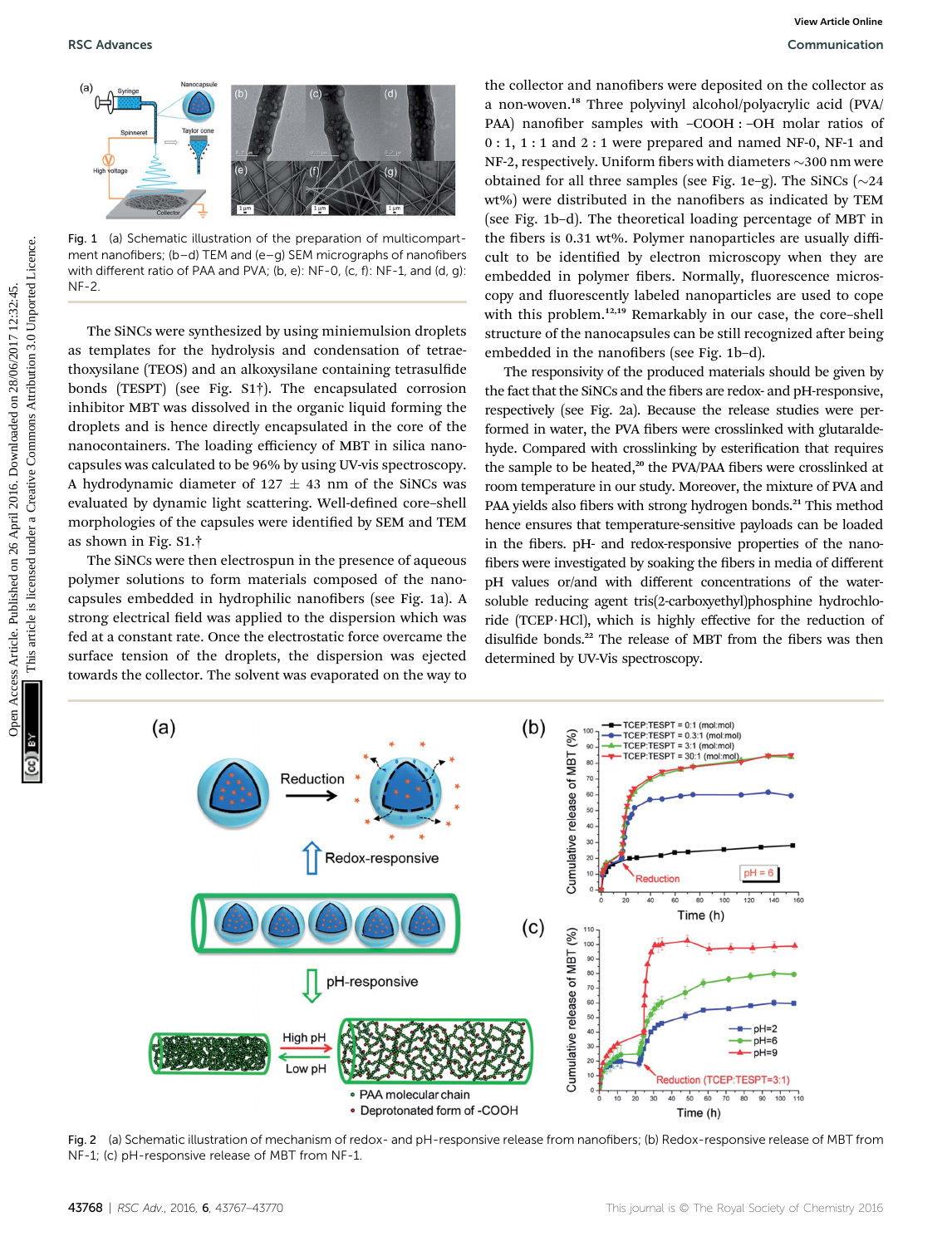**Communication** RSC Advances

When no reducing trigger was applied, the fibers NF-1 showed a non-specific release of  $\sim$ 27% MBT (compared to the initial amount of MBT in the fibers) after 160 h (see Fig. 2b). This nonspecific release, i.e. the release of MBT without reducing agent, was dramatically accelerated by adding 0.07 mmol  $L^{-1}$  TCEP. This acceleration was attributed to the reduction of tetrasulfide linkages by TCEP, which led to an increase of the shell permeability. When the concentration of TCEP was further increased, both release rate and release amount of MBT increased accordingly (see Fig. 2b). The TCEP concentration-dependent release behavior mainly depends on the diffusion rate of TCEP to the tetrasulfide bonds. When a higher concentration of TCEP is used, a higher gradient of concentration between the dialysis solution and the silica shell is created. Therefore a comparatively higher amount of TCEP can reach and reduce the tetrasulfide bonds in a shorter time. No distinguishable acceleration was observed when TCEP concentration was further increased from 0.7 to 7 mmol  $L^{-1}$ , indicating that after a certain concentration the release was not dominated anymore by the diffusion of TCEP. Remarkably, the redox-responsive groups were still addressable although they were embedded in the nanofibers. Communication<br>
When a consigned on 26 April 2016. This are the proposition of the common on 26 April 2016. This are the proposition of the common and the proposition of the Creative Common Common Common Common Common Comm

The pH-responsive release of MBT was studied at various pH values but with the same concentration of reducing agent (TCEP : TESPT =  $3:1$ , see Fig. 2c). The nanofibers NF-1 were first immersed in buffer solutions to study the diffusion of MBT from fibers at different pH conditions. In this case, the release of MBT mainly depends on the swelling of the fibers. Indeed, the pH sensitivity of the PVA/PAA fibers is affected by the protonation state of the carboxylic groups of PAA, which is a weak acid with an intrinsic pKa of  $\sim$ 4.7.<sup>23</sup> Therefore, the fibers were swollen at higher pH and unswollen at low pH values. In the first  $\sim$ 22 h, the diffusion of MBT molecules through the PVA/PAA fiber matrix was higher at high pH value as shown in Fig. 2c. As expected, an accelerated release of MBT and higher released amount at high pH was observed when the reducing



Fig. 3 Release profiles of MBT from PVA/PAA nanofibers with different content of PAA at (a)  $pH = 2$ , (b)  $pH = 6$  and (c)  $pH = 9$ . Reducing conditions at different pH were created with molar ratio of TCEP : TESPT  $=$  3 : 1. (d) Swelling degree of PVA/PAA nanofibers with various PAA contents.

agent was added. This facilitated release can be explained by the higher swelling degree of PAA/PVA nanofibers at high pH value that allows the TCEP to diffuse more easily in the nanofibers (see Fig. 2a).

To select a suitable reducing agent for a specific system is very important. During the study of the MBT release at various pH values, we found that the release can be significantly accelerated by adding the reducing agent TCEP at pH values of 2 and 6. However, when we increased the pH value to 9, no obvious increase of the released amount of MBT was observed when TCEP was added. This was attributed to the oxidation of TCEP at higher pH as reported previously in the literature.<sup>24</sup> To solve this problem, the reducing agent DTT was used at pH 9 instead of TCEP. As expected, the release was accelerated when DTT was added (see Fig.  $S2<sup>†</sup>$ ). The release profile of the MBT from the nanocontainers can be therefore controlled by the pHresponsive properties of the fibers and both the released amount and the release speed increase with increasing pH value of the surrounding medium.

To further study how the fibers matrix is influencing the release profile of payloads from embedded nanocontainers, the ratio between the PAA and PVA was varied. The release profile from PVA fibers, *i.e.* non-responsive fibers, is drawn for the sake of comparison with the release profiles of the PVA/PAA fibers (see Fig. 3).

For the PVA nanofibers (NF-0),  $\sim$ 80% of loaded MBT was released at  $pH = 2$ , 6, and 9 at the equilibrium (see Fig. 3a–c). This similar equilibrium concentration in all three pH conditions is consistent with measurement of the swelling degree. Indeed, the fibers NF-0 exhibited a similar swelling degree of  $\sim$ 300% at the different pH values used in this study (see Fig. 3d).

For the PVA/PAA nanofibers (NF-1), as mentioned above in Fig. 2c, a pH-dependent release behavior of MBT was observed. At  $pH = 2$ , the release of MBT was retarded compared with the pure PVA fibers. When the TCEP was added, an equilibrium concentration of  $~60\%$  of MBT was observed compared with 80% of release from NF-0 (see Fig. 3a). The difference can be explained by the physical crosslinking occurring because of the hydrogen bonds between PVA and PAA. At  $pH = 6$ , fiber NF-1 shows a release of  $\sim$ 80% in 98 h (see Fig. 3b). Remarkably, a fast and almost 100% release from NF-1 was observed at  $pH = 9$  (see Fig. 3c). The facilitated release can be attributed to the higher swelling degree resulting from the deprotonation of the –COOH of PAA at high pH (see Fig. 3d). Indeed, the swelling degree of the nanofibers NF-1 was measured to be  $\sim$  500% at pH = 6 and  $\sim$  800% at pH = 9.

In the case of PVA/PAA nanofibers with the molar ratio  $-COOH$  :  $-OH = 2:1$  (NF-2), an increased equilibrium concentration was also observed with increasing the pH of buffer compared to the non-responsive fibers NF-0 (see Fig. 3a-c). At pH  $= 2$ , the release of MBT was retarded, only an equilibrium concentration of  $\sim 60\%$  of MBT was obtained (see Fig. 3a). At pH  $= 6$ , it shows a similar behavior with both NF-0 and NF-1 (see Fig. 3b). However, the release at  $pH = 9$  is  $\sim 80\%$  when reached equilibrium, which is less than the 100% release of NF-1 (see Fig. 3c). This lower equilibrium concentration is consistent with the swelling degree results. NF-2 shows a lower swelling degree than that of NF-1 at various pH values (see Fig. 3d). The fact that